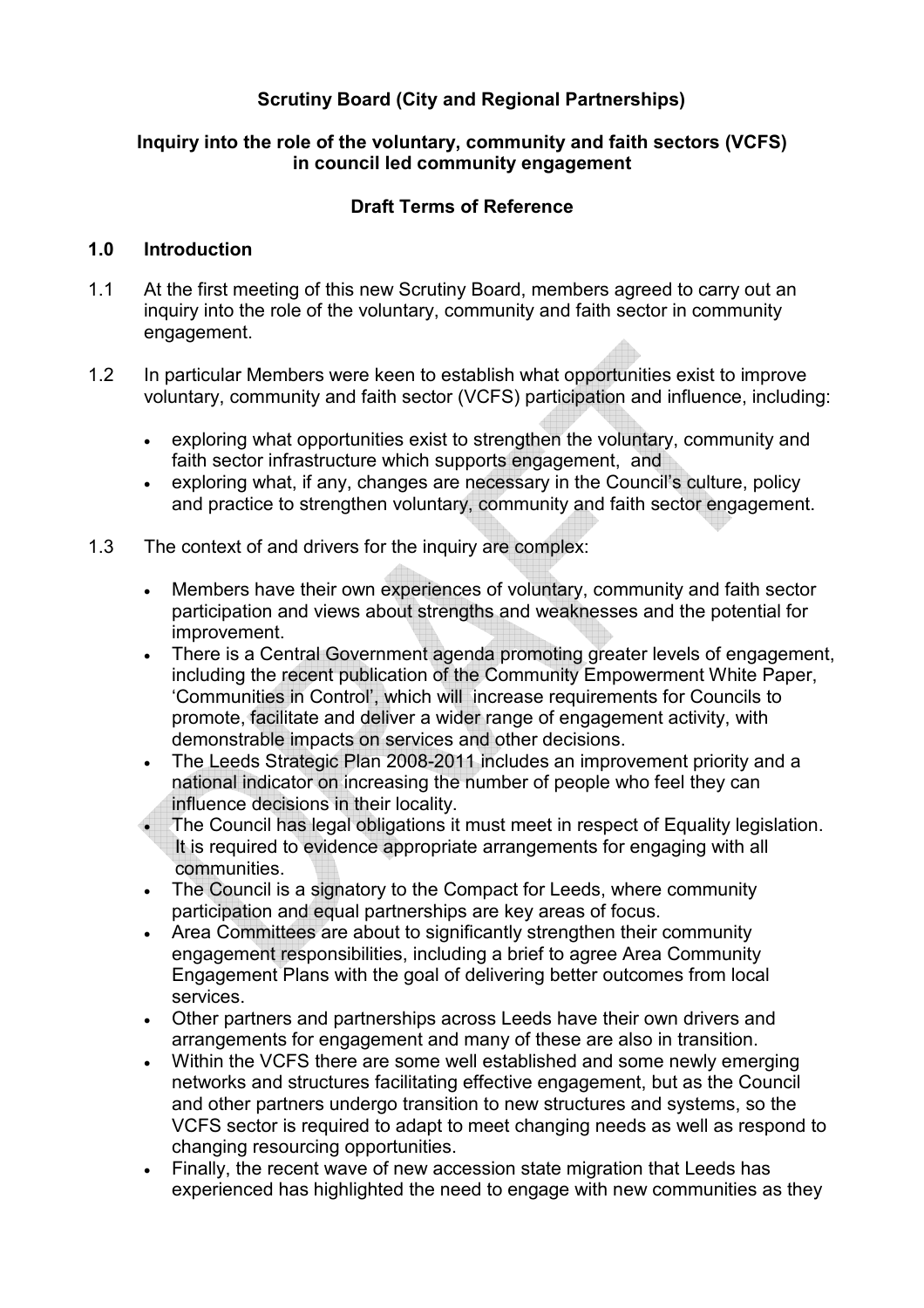move to the City, to enable them to establish themselves and to ensure that services are aware of and can respond to changing demands. In reality we need to identify routes to engage with all of the communities in Leeds for the same reasons. The VCF sector may have a key role to play in delivering on this goal.

• The drivers and context exemplify the challenges and opportunities of the engagement agenda for Leeds at this time. The scrutiny focus is timely and provides an opportunity to draw together a number of issue, whilst spotlighting some specific areas of focus.

## 2.0 The Scope of this Inquiry

The scope of this inquiry is to identify:

- a the opportunities and barriers for engagement that exist for the VCFS and wider community as the Council and others work towards achieving the LAA targets set for Leeds.
- b what good practice exists in Leeds and beyond that can be used and developed.
- c what resources and other support is required by the VCFS in order to play a full role in delivering on the engagement and other targets for Leeds.
- d some of the changes that may be necessary in the Council's policy, practice and culture to deliver improved engagement outcomes for Leeds.

## 3.0 Comments of the relevant Director and Executive Board Member

3.1 The Director of Environment & Neighbourhoods, and the relevant Executive Board Members have been requested to comment on these terms of reference.

## 4.0 Timetable for the Inquiry

4.1 The inquiry will take place over three sessions with a view to issuing a final report in XXXXXXXXX.

## 5.0 Submission of evidence

5.1 The following formal evidence gathering sessions have been scheduled:

# 5.2 Session One – date

The purpose of this session is to hear evidence about:

- current and emerging consultation obligations;
- the arrangements in place within the Council for community engagement at strategic, service and area level; and
- the strengths and weaknesses of the current approaches and opportunities and barriers to improve practice.

In particular the Board will consider:

• An overview of Council community consultation obligations, performance requirements and commitments;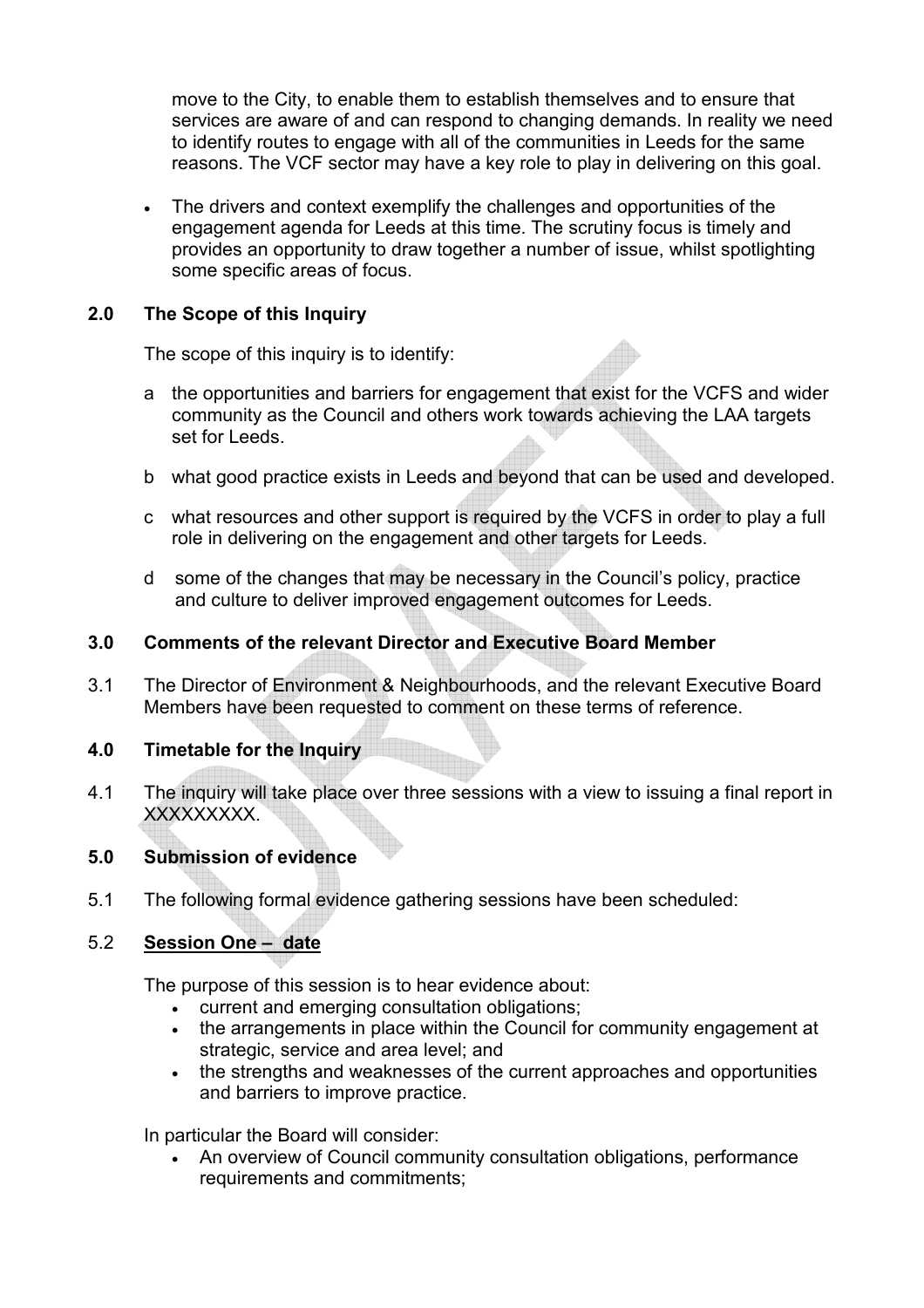- An overview of current Corporate Consultation Policy and processes, including: Place Survey; Citizens Panel and Corporate arrangements to facilitate more effective community consultation across services and in neighbourhoods, e.g. the Corporate Consultation Portal, emerging Equalities Forum and Hubs;
- An overview of Service based engagement practice, including examples of good practice;
- An overview of Area based engagement and the emerging role of Area Committees in respect of community engagement as a tool for shaping Area Delivery Plans, local services and activity;
- An overview of the opportunities for and practice of engaging with the VCFS at a strategic level e.g. on the development of key strategies like the LAA/LSP or in key Leeds Initiative Partnerships;
- Consideration of issues relating to reach, impact and opportunities for coordination and improvement in practice.

# 5.3 Session Two – date

The purpose of this session is to:

- hear evidence of examples of good practice in Leeds and other areas.
- hear a VCFS perspective on the opportunities and barriers to participation with the Council and others.
- hear evidence from the VCFS and others about the capacity and infrastructure for engagement within the VCFS

In particular the board will consider:

- information requested from the last session;
- a VCFS perspective on the opportunities for and barriers to, effective participation at strategic, service and area level;
- a VCFS perspective on the effectiveness and impact of engagement activity at a strategic, service and area level;
- views from VCFS and others on the strengths and weaknesses of the capacity / infrastructure within the VCFS to support effective engagement.
- evidence of examples of good practice from Leeds and other local authority areas;
- the changes that may be necessary in Council policy, practice, culture and elsewhere to deliver the desired improved engagement outcomes.

The Board is asked to consider at this session any emerging recommendations from the inquiry to date.

# 5.4 Session Three – date

The purpose of this session is to consider:

- Any information requested from the last session.
- The Board's draft inquiry report and recommendations.

## 6.0 Witnesses

- 6.1 The following witnesses have been identified as possible contributors to the Inquiry:
	- Leeds Voice